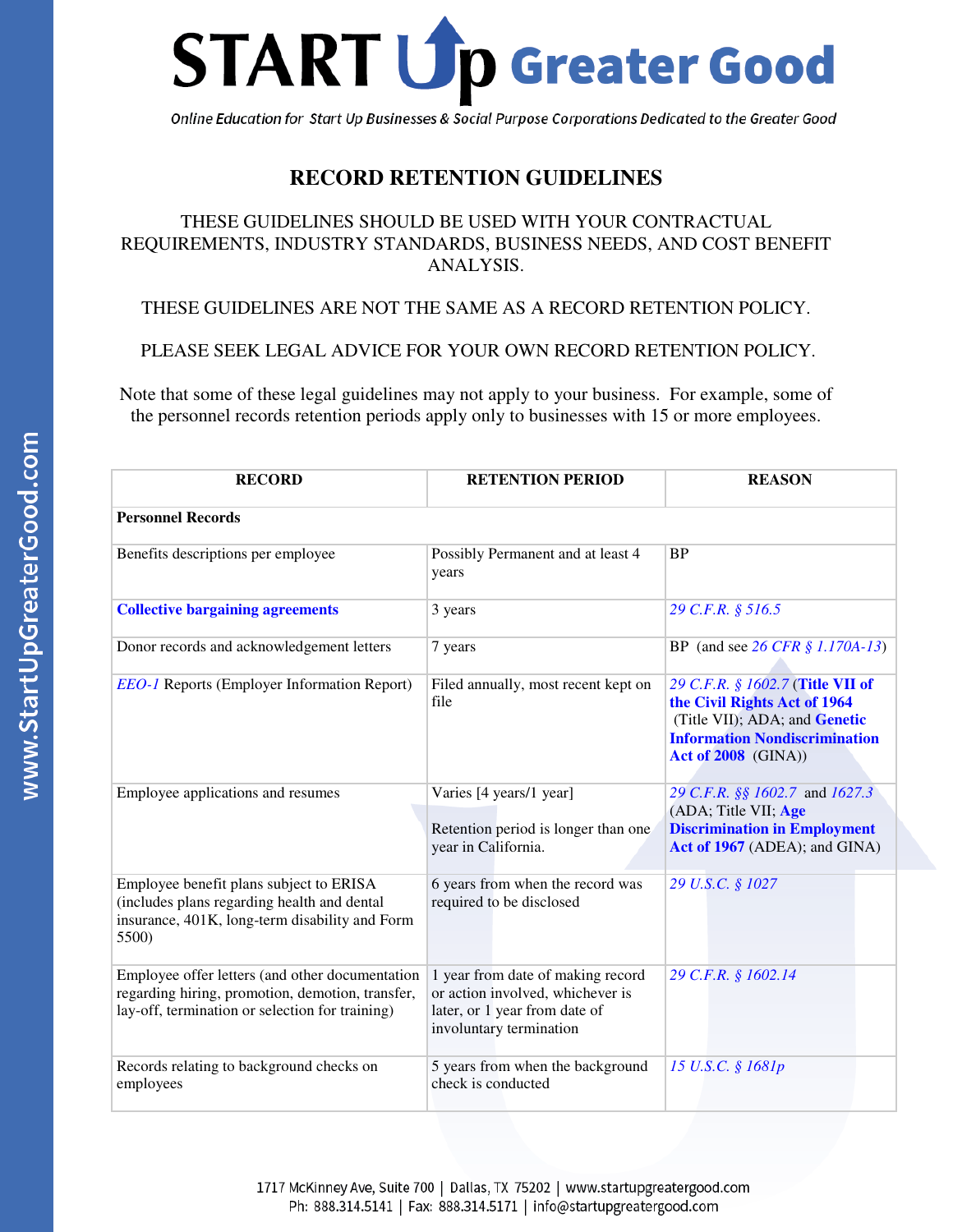| <b>RECORD</b>                                                                                                                                                              | <b>RETENTION PERIOD</b>                                                                                                                                                                  | <b>REASON</b>                                                                                                                          |
|----------------------------------------------------------------------------------------------------------------------------------------------------------------------------|------------------------------------------------------------------------------------------------------------------------------------------------------------------------------------------|----------------------------------------------------------------------------------------------------------------------------------------|
| Employment contracts and employment<br>agreements                                                                                                                          | 3 years from their last effective date                                                                                                                                                   | 29 C.F.R. $$516.5(b)$                                                                                                                  |
| Employee records with information on pay rate<br>or weekly compensation                                                                                                    | 3 years                                                                                                                                                                                  | 29 C.F.R. § 1627.3                                                                                                                     |
| Hazardous material exposures                                                                                                                                               | Duration of employment $+30$ years                                                                                                                                                       | 29 C.F.R § 1910.1020(d)<br><b>(Occupational Safety and Health</b><br>Act (OSHA))                                                       |
| <b>I-9 Forms</b>                                                                                                                                                           | 3 years after date of hire or 1 year<br>after employment is terminated,<br>whichever is later [for employers]; 3<br>years after date of hire [for<br>recruiters and referrers for a fee] | 8 U.S.C. § 1324a(b)(3); 8 C.F.R. §<br>274a.2(b)(2)                                                                                     |
| Injury and Illness Incident Reports (OSHA<br>Form 301) and related Annual Summaries<br>(OSHA Form 300A); Logs of work-related<br>injuries and illnesses (OSHA Form 300)    | 5 years following the end of the<br>calendar year that these records<br>cover                                                                                                            | 29 C.F.R. § 1904.33                                                                                                                    |
| Supplemental record for each occupational<br>injury or illness (OSHA Form 101); Log and<br>Summary of Occupational Injuries and Illnesses<br>(OSHA Form 200)               | 5 years following the year to which<br>they relate                                                                                                                                       | 29 C.F.R. § 1904.44                                                                                                                    |
| Job descriptions, performance goals and<br>reviews; <i>garnishment</i> records                                                                                             | [Termination $+7$ years/2 years]                                                                                                                                                         | BP; 29 C.F.R. § 1620.32                                                                                                                |
| Employee polygraph test records                                                                                                                                            | 3 years                                                                                                                                                                                  | 29 U.S.C. § 2005 (Employee<br>Polygraph Protection Act)                                                                                |
| Employee tax records                                                                                                                                                       | 4 years from the date tax is due or<br>paid                                                                                                                                              | 26 U.S.C. § 3101-3128 (Federal<br><b>Insurance Contribution Act</b> ); 26<br>U.S.C. §§ 3301-11(Federal<br><b>Unemployment Tax Act)</b> |
| Medical exams required by law                                                                                                                                              | Duration of employment $+30$ years                                                                                                                                                       | 29 C.F.R. § 1910.1020                                                                                                                  |
| Pension plan and retirement records                                                                                                                                        | Permanent                                                                                                                                                                                | <b>BP</b>                                                                                                                              |
| Personnel or employment records [made or kept<br>by a contractor or subcontractor with at least<br>150 employees or at least \$150,000 in federal<br>government contracts] | 2 years from the date the record was<br>made or personnel action was taken,<br>whichever is later                                                                                        | 41 C.F.R. § 60-1.12(a); 41 C.F.R.<br>$$60-741.80$                                                                                      |
| Personnel or employment records [applicable to<br>contractors or subcontractors with less than 150<br>employees or less than \$150,000 in federal<br>government contracts] | 1 year from the date the record was<br>made or personnel action was taken,<br>whichever is later                                                                                         | 41 C.F.R. § 60-1.12(a); 41 C.F.R.<br>$$60-741.80$                                                                                      |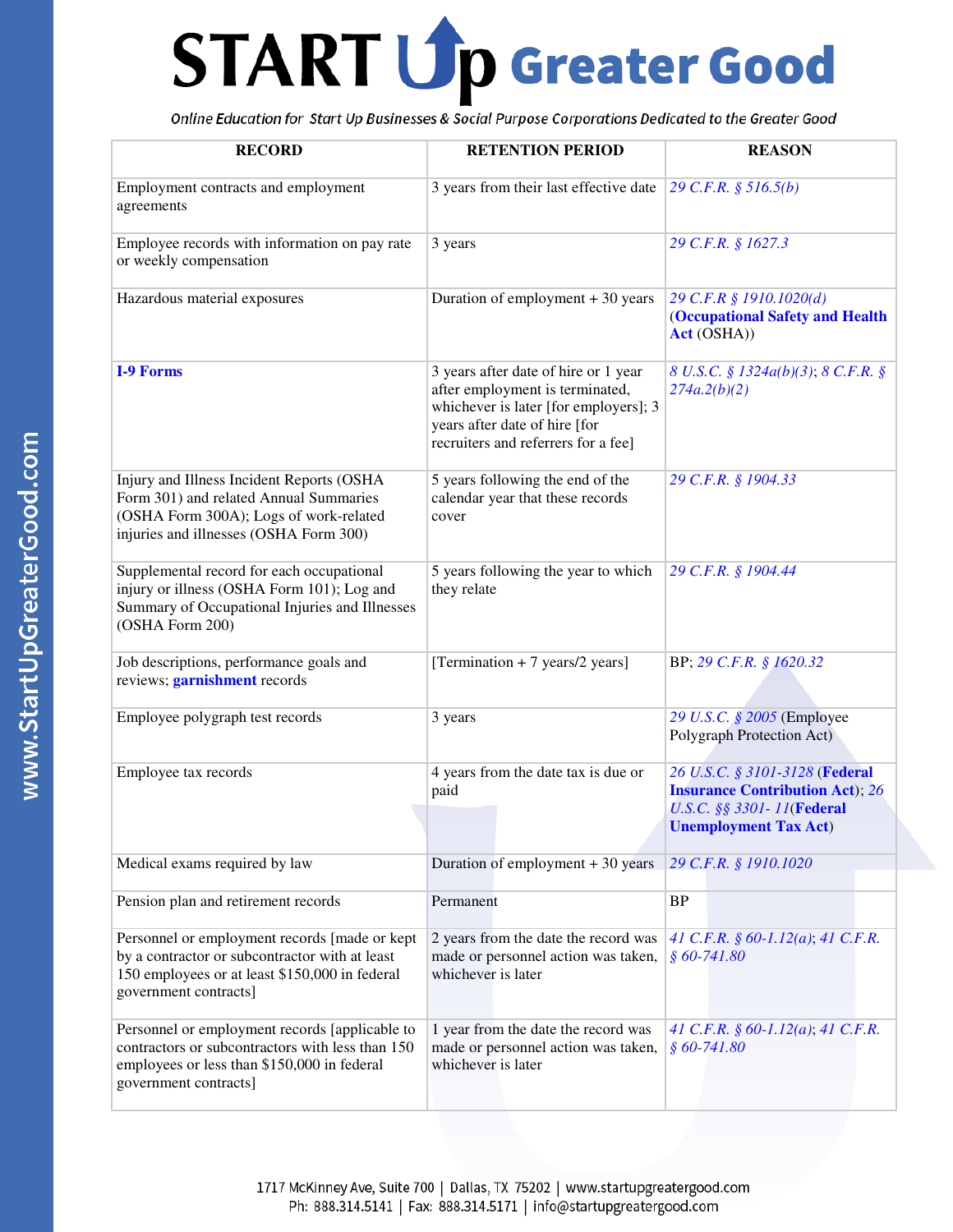| <b>RECORD</b>                                                                                                                                                                                                      | <b>RETENTION PERIOD</b>                                                                  | <b>REASON</b>                                                                                                                                                |
|--------------------------------------------------------------------------------------------------------------------------------------------------------------------------------------------------------------------|------------------------------------------------------------------------------------------|--------------------------------------------------------------------------------------------------------------------------------------------------------------|
| Pre-employment tests and test results                                                                                                                                                                              | 1 year from date of personnel action                                                     | 29 C.F.R. § 1627.3 (ADEA)                                                                                                                                    |
| Salary schedules; ranges for each job description                                                                                                                                                                  | 2 years                                                                                  | 29 C.F.R. § 1620.32                                                                                                                                          |
| Time reports                                                                                                                                                                                                       | Termination + 3 years                                                                    | <b>BP</b>                                                                                                                                                    |
| Training agreements, summaries of applicants'<br>qualifications, job criteria, interview records and<br>identification of minority and female applicants                                                           | Duration of training $+4$ years                                                          | 29 U.S.C. §§ 206(d)(1) and 211<br><b>(Fair Labor Standards Act)</b><br>(FLSA); 29 C.F.R. § 516.5 (FLSA<br>and National Labor Relations<br><b>Act</b> (NLRA)) |
| Workers' compensation records                                                                                                                                                                                      | Duration of employment + 30 years                                                        | 29 C.F.R. § 1910.1020                                                                                                                                        |
| Written affirmative action program (AAP) and<br>supporting documents [applicable to contractors<br>required to maintain one under 41 C.F.R. $\S$ 60-<br>$1.40$ ]                                                   | For immediately preceding AAP<br>year, unless it was not then covered<br>by the AAP year | 41 C.F.R. $\S$ 60-1.12(b)                                                                                                                                    |
| <b>Payroll Records</b>                                                                                                                                                                                             |                                                                                          |                                                                                                                                                              |
| Payroll registers (gross and net)                                                                                                                                                                                  | [Permanent/3 years from the last<br>date of entry]                                       | BP; 29 C.F.R. $$516.5(a)$                                                                                                                                    |
| Federal procurement contract and related weekly<br>payroll documents                                                                                                                                               | 4 years from completion of contract                                                      | 48 C.F.R. § 4.705-2                                                                                                                                          |
| Time cards; piece work tickets; wage rate tables;<br>pay rates; work and time schedules; earnings<br>records; records of additions to or deductions<br>from wages; records on which wage<br>computations are based | 2 years                                                                                  | 29 C.F.R. § 516.6 (FLSA and<br><b>Equal Pay Act)</b>                                                                                                         |
| W-2 and W-4 Forms and Statements                                                                                                                                                                                   | As long as the document is in effect<br>$+4$ years                                       | 26 C.F.R. § 31.6001-5; IRS<br><b>Publication 15</b>                                                                                                          |
| <b>Corporate Records</b>                                                                                                                                                                                           |                                                                                          |                                                                                                                                                              |
| Articles of Incorporation, Bylaws, Corporate<br>Seal                                                                                                                                                               | Permanent                                                                                | BP                                                                                                                                                           |
| Annual corporate filings                                                                                                                                                                                           | Permanent                                                                                | BP                                                                                                                                                           |
| Board policies and meeting minutes                                                                                                                                                                                 | Permanent                                                                                | BP                                                                                                                                                           |
| Contracts                                                                                                                                                                                                          | Permanent if current (7 years if<br>expired)                                             | BP                                                                                                                                                           |
| <b>Construction documents</b>                                                                                                                                                                                      | Permanent                                                                                | BP                                                                                                                                                           |
| E-mails (business related) [applicable to broker-                                                                                                                                                                  | 3 years                                                                                  | Rule 17a-4, Securities Exchange                                                                                                                              |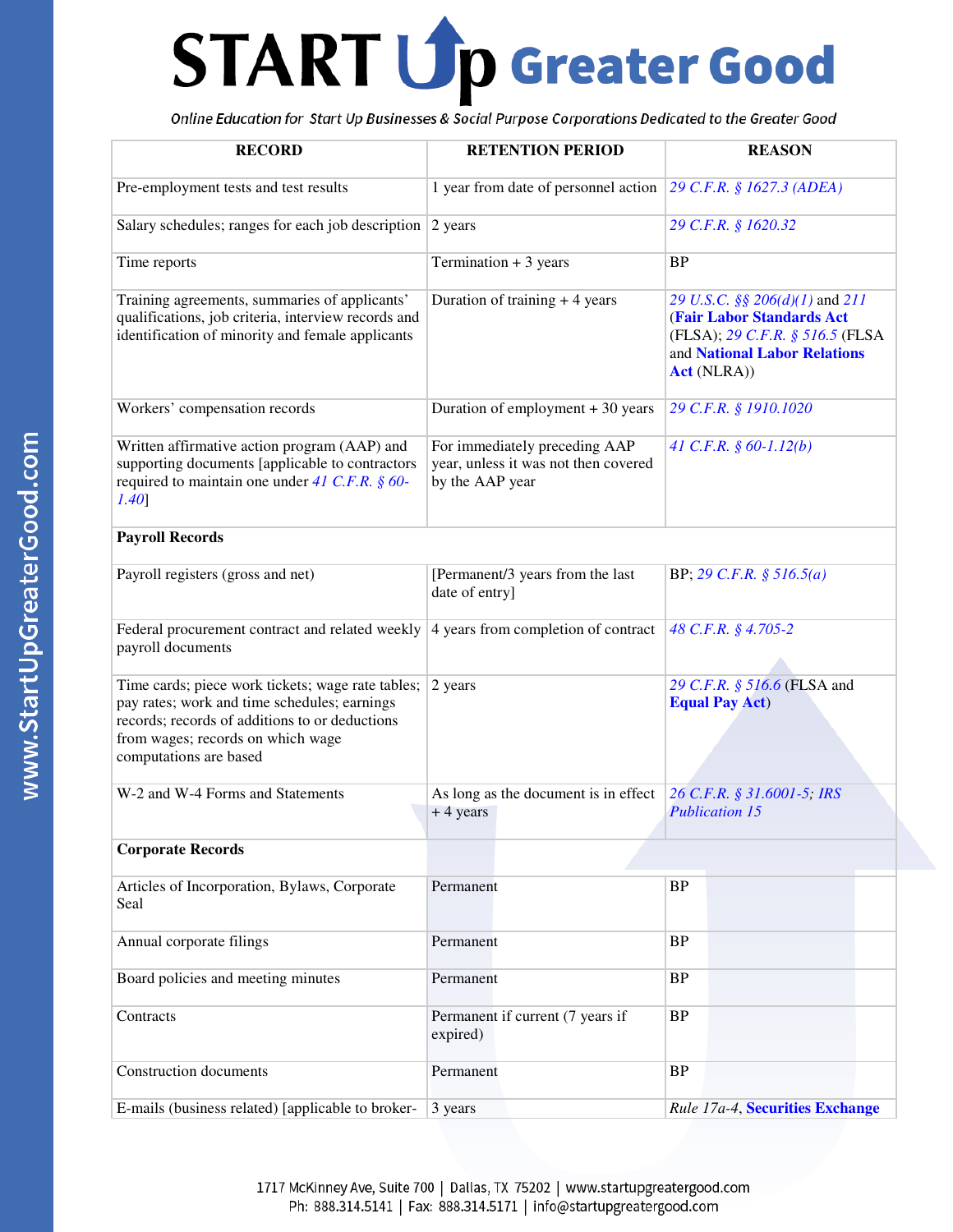| <b>RECORD</b>                                                                                                                                                     | <b>RETENTION PERIOD</b>                                                                                                                                                                                                                                                          | <b>REASON</b>                                                                                              |
|-------------------------------------------------------------------------------------------------------------------------------------------------------------------|----------------------------------------------------------------------------------------------------------------------------------------------------------------------------------------------------------------------------------------------------------------------------------|------------------------------------------------------------------------------------------------------------|
| dealers and members of securities exchanges]                                                                                                                      |                                                                                                                                                                                                                                                                                  | <b>Act</b> (Exchange Act)                                                                                  |
| Fixed asset records                                                                                                                                               | Permanent                                                                                                                                                                                                                                                                        | <b>BP</b>                                                                                                  |
| IRS Form 1023 (Application to file for<br>charitable and/or tax-exempt status)                                                                                    | Permanent                                                                                                                                                                                                                                                                        | <b>BP</b>                                                                                                  |
| <b>IRS</b> Determination Letter                                                                                                                                   | Permanent                                                                                                                                                                                                                                                                        | <b>BP</b>                                                                                                  |
| Sales and purchase records                                                                                                                                        | 3 years                                                                                                                                                                                                                                                                          | <b>BP</b>                                                                                                  |
| Sales tax exemption documents                                                                                                                                     | Permanent                                                                                                                                                                                                                                                                        | <b>BP</b>                                                                                                  |
| Records and reports on investigational drugs<br>[for sponsors of clinical trials, usually<br>pharmaceutical companies]                                            | 2 years from when marketing<br>application is approved for the drug.<br>If marketing application is not<br>approved for the drug, retain until 2<br>years after shipment and delivery of<br>the drug for investigational use is<br>discontinued and FDA has been so<br>notified. | 21 C.F.R. § 312.57                                                                                         |
| Resolutions                                                                                                                                                       | Permanent                                                                                                                                                                                                                                                                        | <b>BP</b>                                                                                                  |
| <b>SEC Records</b>                                                                                                                                                |                                                                                                                                                                                                                                                                                  |                                                                                                            |
| Audit and review workpapers [applicable to<br>accountants auditing or reviewing securities<br>issuers]                                                            | 5 years from the end of the fiscal<br>period in which the audit or review<br>was concluded                                                                                                                                                                                       | 18 U.S.C. § 1520                                                                                           |
| Blotters or other records of original entry<br>containing the itemized daily record of all<br>purchases and sales of securities [applicable to<br>broker-dealers] | 6 years (for first 2 years, records<br>must be kept in an easily accessible<br>place)                                                                                                                                                                                            | Rule 17-a4, Exchange Act                                                                                   |
| Documents supporting management's<br>assessment of internal controls over financial<br>reporting                                                                  | Permanent                                                                                                                                                                                                                                                                        | 17 CFR §229.308 (Exchange Act<br>Regulation S-K, Item 308,<br>Instruction 2)                               |
| List of clients that are covered associates and<br>government entities                                                                                            | 5 years (but not prior to September<br>13, 2010)                                                                                                                                                                                                                                 | 17 C.F.R. § 275.204-2 (Rule 204-<br>$2(a)(18)(i)(B)$ , Investment<br>Advisers Act of 1940)                 |
| Order tickets for brokerage orders; customer<br>complaints; compensation records [applicable to<br>broker-dealers]                                                | 3 years (the first 2 years in an easily<br>accessible place)                                                                                                                                                                                                                     | Rule 17a-3(a)(6); Rule 17a-<br>$3(a)(7)$ ; Rule 17a-3 $(a)(18)(i)$ ; Rule<br>$17a-3(a)(19)$ , Exchange Act |
| Original signature pages or other documents<br>showing the signatures of certifying officers in<br><b>SEC</b> filings                                             | 5 years from date of filing                                                                                                                                                                                                                                                      | 17 C.F.R. § 232.302                                                                                        |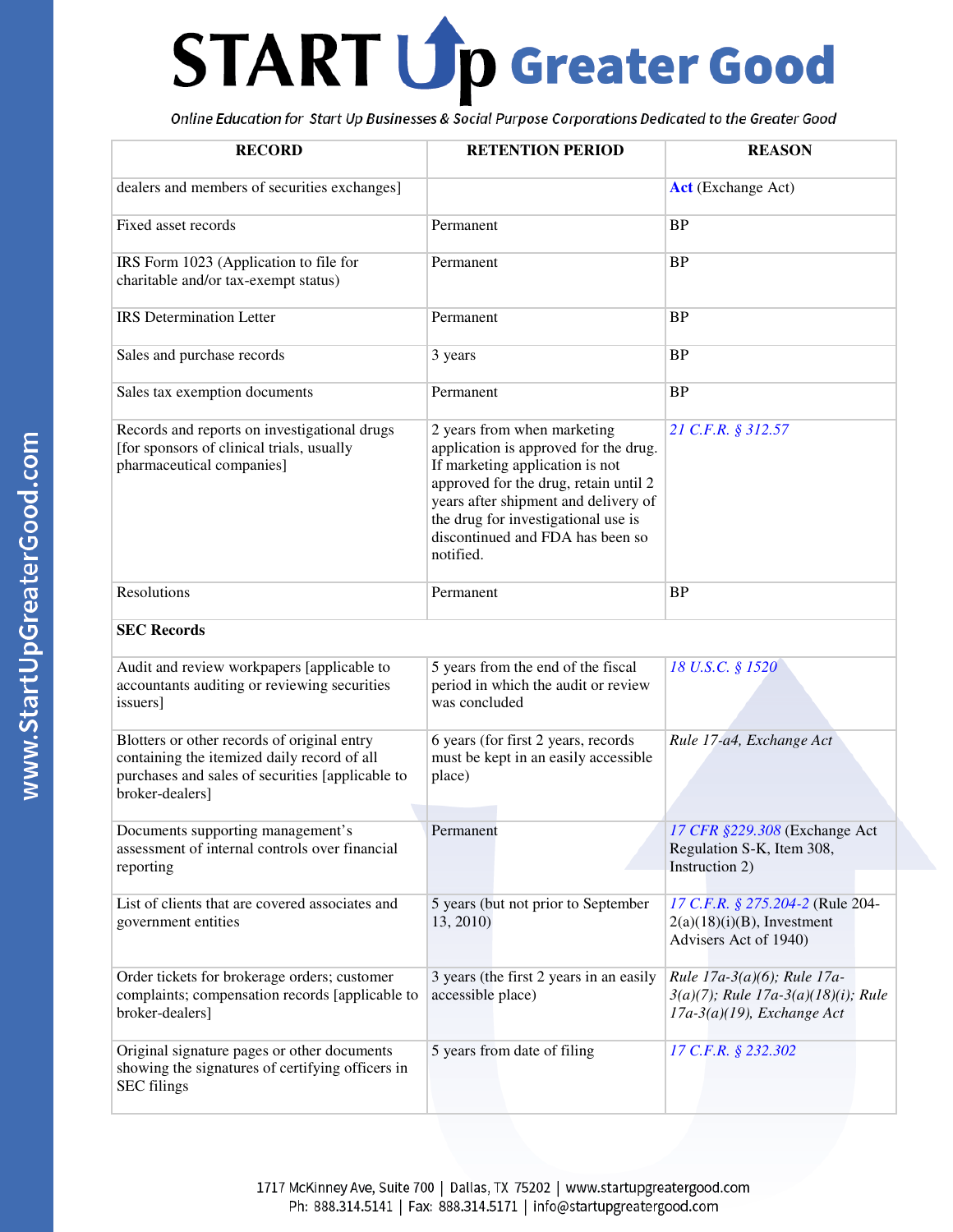| <b>RECORD</b>                                                                                                                                                                                        | <b>RETENTION PERIOD</b>                          | <b>REASON</b>                                                                              |
|------------------------------------------------------------------------------------------------------------------------------------------------------------------------------------------------------|--------------------------------------------------|--------------------------------------------------------------------------------------------|
| Records related to political contributions to<br>officials and candidates and payments to state or<br>local political parties and political action<br>committees [applicable to investment advisers] | 5 years (but not prior to September<br>13, 2010) | 17 C.F.R. § 275.204-2 (Rule 204-<br>$2(a)(18)(i)(B)$ , Investment<br>Advisers Act of 1940) |
| Records relevant to an audit or review, including<br>memoranda, correspondence and other<br>communications                                                                                           | 7 years after conclusion of audit or<br>review   | 17 C.F.R. § 210.2-06                                                                       |
| <b>Accounting and Finance</b>                                                                                                                                                                        |                                                  |                                                                                            |
| Accounts Payable and Receivables ledgers and<br>schedules                                                                                                                                            | 7 years                                          | <b>BP</b>                                                                                  |
| Annual audit reports and financial statements                                                                                                                                                        | Permanent                                        | <b>BP</b>                                                                                  |
| Annual plans and budgets                                                                                                                                                                             | 2 years                                          | <b>BP</b>                                                                                  |
| Bank statements, cancelled checks and deposit<br>slips                                                                                                                                               | 7 years                                          | <b>BP</b>                                                                                  |
| Business expense records                                                                                                                                                                             | 7 years                                          | <b>BP</b>                                                                                  |
| Cash receipts                                                                                                                                                                                        | 3 years                                          | <b>BP</b>                                                                                  |
| Check registers                                                                                                                                                                                      | Permanent                                        | <b>BP</b>                                                                                  |
| Electronic fund transfer documents                                                                                                                                                                   | 7 years                                          | <b>BP</b>                                                                                  |
| Employee expense reports                                                                                                                                                                             | 7 years                                          | <b>BP</b>                                                                                  |
| General ledgers                                                                                                                                                                                      | Permanent                                        | <b>BP</b>                                                                                  |
| Journal entries                                                                                                                                                                                      | 7 years                                          | <b>BP</b>                                                                                  |
| Invoices                                                                                                                                                                                             | 7 years                                          | BP                                                                                         |
| Petty cash vouchers                                                                                                                                                                                  | 3 years                                          | BP                                                                                         |
| <b>Tax Records</b>                                                                                                                                                                                   |                                                  |                                                                                            |
| Annual tax filing for the organization (IRS Form<br>990 in the US)                                                                                                                                   | [Permanent/7 years]                              | <b>BP</b>                                                                                  |
| Filings of fees paid to professionals (IRS Form<br>1099 in the US)                                                                                                                                   | 7 years                                          | $\rm BP$                                                                                   |
| Payroll tax withholdings                                                                                                                                                                             | 7 years                                          | BP                                                                                         |
| Earnings records                                                                                                                                                                                     | 7 years                                          | <b>BP</b>                                                                                  |